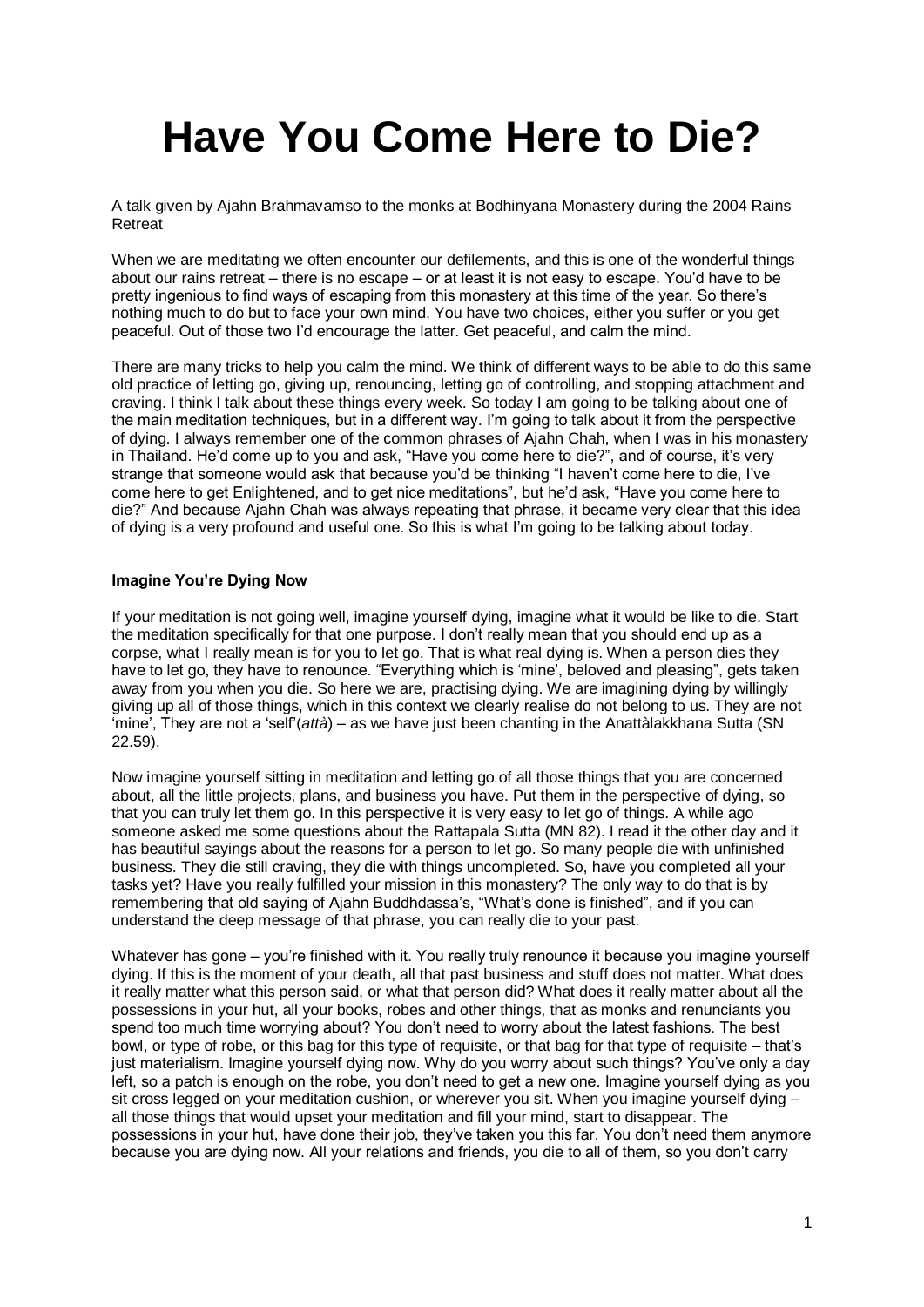them into the meditation. You imagine this is happening and you do really come to the seat to die to your world. You die to your past.

It's interesting to walk through the graveyards of towns, and see that for the first few years after a person dies there may be a head stone, maybe someone remembers, but after twenty, thirty, or forty years, they could bulldoze the graves because the land is so valuable, and plant somebody else in there. So even your head stone just crumbles to dust. All record of you living here is gone, because no one remembers who you were or what you did. Isn't that beautiful? So why not do that right now? Bulldoze this idea of who you are, of your 'self', die to your reputation. When I say die to your reputation I mean to your past, where you came from and who you think you are. When you think of a headstone for this body, with your name on it indicating who you were in this monastery, where you've come from, how many rains you've had, whether you're a monk, novice or *anagàrika*, imagine this granite headstone crumbling away to dust until there's no record of your life. Only then can you really say you've died to this body, with all its history. Imagine how free you'd feel then. When you're dying to your past it's not going to come up into your meditation, it's as if it's disappeared. You're free.

# **The Cocoon of Death**

If your mind is very active and it thinks a lot, you can do these as imaginary exercises in you meditation. Harness that thinking. If you're going to think, let's make use of it. If you can't beat them join them. Start to think of yourself as a headstone crumbling away. Your past is disappearing like the leaves from a diary being torn out, burnt to ashes, and thrown to the four winds – so you have no record of all your achievements, of all the things that you've strived for and done. They've all gone. Think of all this achieving business you have in your meditation, trying to get somewhere. What are you trying to prove? For meditators, so much of the meditation comes from the 'self', from the 'ego', wanting to crack it, wanting to get the *jhànas* (1), wanting to get the *magga phala* (the fruit of the Eightfold Path (2)). The reason the meditation doesn't work is because of you, you're 'doing' it. It's just one more thing you want to achieve in this world. Just an achievement of the ego, another medal you can put on the ego's chest, that's all those things are – that's why it doesn't work. So why don't you die to all achievements, die to this self which wants all this stuff, because in the end no one is going to remember you. You're going to disappear and fade away for ever – so why not do that now.

The way to the achievements is by dying to them. So we die to this idea of our 'self', our body, our past, and our future, because in reality we haven't got any. Everyone in this monastery has no future here. Wonderful! As the abbot, I've no future here. You die to that. When you're about to leave this body your future is gone. All your plans get torn up, you're about to expire from this body, your last breath is about to be completed. Where are the plans when you're about to go, when you're about to die? So when you imagine yourself dying in this very moment you die to all the future plans of what you're going to do when you leave here or what you're going to do next week.

Imagination and the contemplation or reflection on death in this way, quickly brings you into the present moment. Sometimes, people ask, "How can you do this?" "How can you actually achieve present moment awareness?" Just think of dying. Think this moment is my dying moment. Imagine it, put yourself in that situation and then you know what present moment awareness is. Death is the one final act of renunciation, renouncing your body, your senses, your past and your future. Why is it hard to do that? Because, when you die you are letting go of what you think yourself to be. Dying goes against the way of accumulating, of living, of being, which is all a function of a 'self', of a 'me'. "I want to be, I want to live, I want to do things, and I want to accumulate things. I want possessions, experiences and attainments" – that is the path of the world which keeps *saüsàra* (3) rolling on. The path of death, if we don't resist it, is the path of all of *saüsàra* disappearing and all of our possessions being taken away from us. All our illusions of thinking we are a body and thinking we are our things, is taken away. It's challenging us, that is why people are afraid of death, because it is the death of our possessions and the death of our possessions is a challenge to the very idea of ownership and control. When you die you can't control anymore. The 'controller' is also dying, it's expiring. As we imagine ourself doing this, it gets much easier to actually let go of things. We let go of our body – imagine yourself just breathing, let go of the breath because you're dying – this is my last breath right now. You find you become very aware of the breath when you imagine yourself dying. The next breath, you've got one more, so you watch that very, very carefully – soon it dies. All this dying business gives you a focus, gives you an appreciation of every breath. You've died to the world, and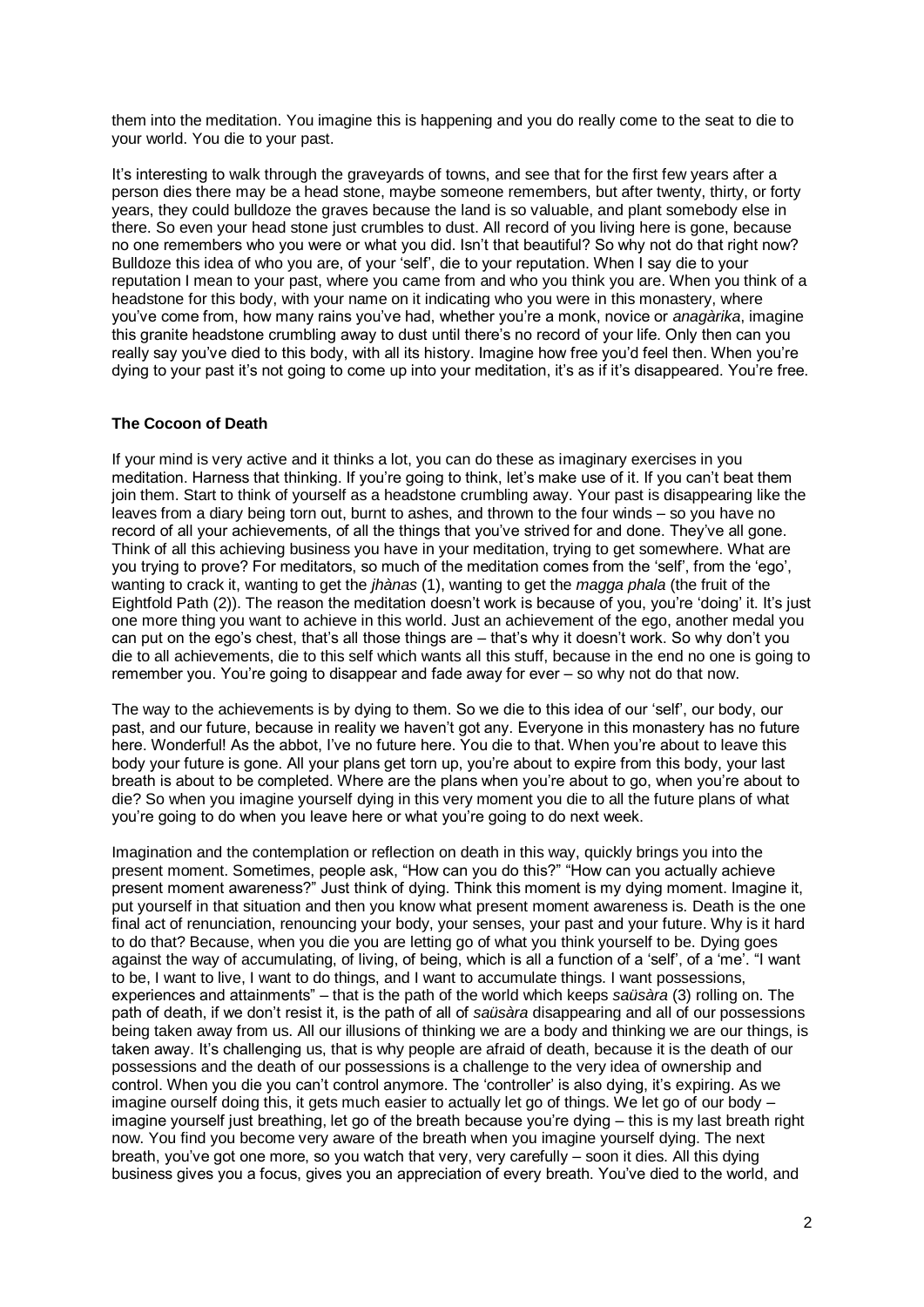the breath is the only thing that you've got left, then your last breath, which is this one now. Breath meditation becomes so easy when you imagine yourself dying. Put death all around you. Imagine it. Contemplate it as if you were meditating in this cocoon called death. Imagine this cocoon called death surrounding you, embracing you. It keeps out all the defilements, all the past and future, all the silly ideas of ownership, possession. Thinking you are this body and that these things really concern you is all put aside in the cocoon of the death reflections.

In the cocoon it's easy to be in the present moment, easy to watch the breath because you're dying to the world, and of course the most wonderful thing about death is when the five senses stop at last. All this seeing and hearing business, how many of you have spent hours reading books or just seeing things. Wouldn't it be wonderful if the seeing was just 'the seen'? Listening to talks on the CD's, even that hearing would just be 'the heard'. Haven't you had enough of just seeing and hearing yet? All those things that are still exciting you, are still interesting you – why is it so hard to let go of these things in the meditation. As I've said many times before, this is what attachment is. We think we own our hearing, and our seeing. We think that these things are mine, that they are a part of me. That's why we refuse to let them go, because it's as if something of us is going, something of us is dying when we get into deep meditation – that's why we get afraid.

Allow yourself to die to all seeing; this is the last thing I am ever going to see in this life as I close my eyes to meditate. This is the last sound I'm going to hear, I'll let go of hearing altogether. I'm just feeling my body for the last time and then my body's going to disappear. This helps you to let go of the senses. These senses are really controlling you. They've always irritated you. They're always demanding you pay attention to them, filling your mind, so much so, that the mind consciousness, the citta is hardly known to you. It's just these five senses playing around with you, pulling you by the nose from life to life, just dragging you through the ups and downs of *saüsàra*. See if you can die to the five sense world. If you die to the five sense world, and die to the body, all of those concerns just vanish, you're dead.

When you're dead the only thing that is left is the mind. When a person dies it is the stream of consciousness that goes from life to life, and it's that mind which goes seeking out a new place to be born. But at least you know, that is what's left when you die to the body and the five senses. If you die to the body and the five senses the nimitta (4) comes up, in the same way that when a person dies they go towards the light. If you haven't seen it yet and you want to find the nimitta, imagine yourself dying. As you imagine it, you build up these imaginary reflections and contemplations, filling yourself with that perception, and then you'll find that you do turn off from the body. You do turn off from the senses. You have come here to die. You die to the things of the world and die to possessions. You die to be the real monk, the hermit who goes towards the cave of the heart, away from the world of bodies, sights, and sounds.

### **Where the Nimittas Live**

Caves are wonderful places to meditate in – I'm talking about deep caves in the mountains – because they were so dark, and you can't hear if anything is going on outside. While I was in one of those caves, there was a big storm, a violent thunderstorm. I was in that cave for about five or six hours and when I came out the villagers told me about the storm and asked, "Did you hear the violent storm?" I didn't hear anything – not that I was in a great meditation – I was just deep in a real cave, a limestone cave. If you go into the cave of the heart it is the same thing. The cave of the heart is where you die to sight and sound. It's all black; you don't see anything or hear anything. The body is cool and it just disappears. The cave of the heart is where the *nimitta* died to the body and died to the senses. That's how these deep meditation experiences are a rehearsal for dying.

Why is it, that people can't get those nimittas? It's because they're not ready to die yet. I'll just get this one thing out of the way and then I'll be ready. But you'll find there is always one more thing, so you die unfulfilled, unfinished. Remember what Ajahn Buddhadàsa said, "What's done is finished". So, when you sit down what is done is all finished, you are finished. Die to your body, die to your past and your future, and die to all your projects. Close your eyes and don't see again. Close your ears so that you can't hear. Close down your feelings in the body, so that the whole body disappears. It dies on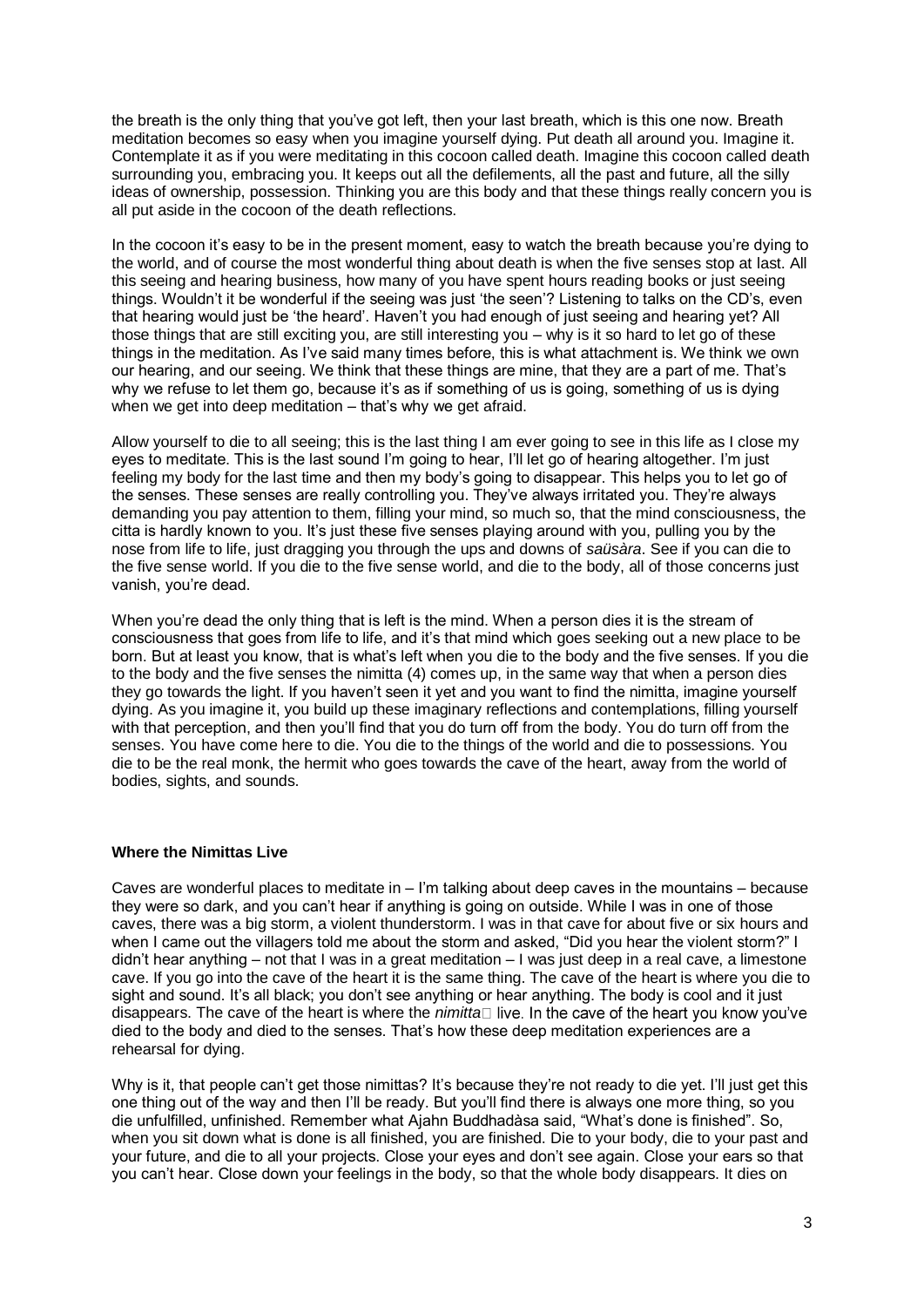you, and then you find in death that the beautiful nimittas come up. They are so peaceful, beautiful, and wonderful. Understand that this type of death is freedom. The Buddha doesn't praise just any death. In the Dhammapada (verse 334) he said that you go to another body. The sort of death the Buddha praises is when you put an end to all bodies.

Are you ready to die yet? If you're afraid to die the nimittas will never arise. So imagine death, bring it into your mind, fill your mind with this concept and see if there is any fear left. If there is fear left, then it's always a sign of an attachment. Fear is always a sign that something you cherish is about to be taken away from you. If it wasn't yours there would be no fear. If you knew it didn't belong to you, you could give it away so easily. So check yourself out to see what attachments are left, see if you're ready to die, and practise dying. As you die to the body and the five senses, nimittas come up but you've still got a bit more dying to do. After the nimitta there is the last trace of controlling. You've got to die to your will. Allowing the will to die is a scary thing. I've pointed out to you many times that you think your will is you. It's so close to your idea of a self, of who you think you are, that to allow that one to disappear is very, very scary. This is where you are really dying.

Here, part of the mind is dying, the will, the vedena (5) and the potential to do. When you are dying you understand that so much of your power is taken away from you. In old age you may will the hand to lift up but it just won't do it anymore. You might will the mouth to speak, but it just doesn't do it anymore. You may will yourself to chant but you forget the words. You find out in old age that the will isn't so powerful anymore. Was it ever really powerful, or is it that now you are seeing its true nature? When you die much of the will dies with you. Your ability to control is seen for what it really was all along – just a mirage, a myth, a magician's trick. You always thought you were in charge, but death shows you just how in charge you really were. Imagine yourself dying, getting completely out of control, where you can't control your bowels and you can't control your urine or anything else. You struggle for the last breath and you cannot control that either. Imagine what that's like, imagine completely letting go of control, allowing the breath to stop, allowing the body to die, allowing this thing that never really belonged to you anyway, to just fade away. Imagine this breath and this body, just like the leaves and twigs in the Jeta Grove – someone's taken them away to burn. They have taken away your body, your past and your future, everything you thought you were and thought you owned, your family, the whole record of your life – they've taken it all away to burn at your death.

You are thinking about this now while you are still alive you're letting go. You're abandoning everything, letting go with a capital L-E-T G-O and it becomes so freeing. If you can do this, nimittas come up so easily. If you can do this you stop controlling the nimitta. It's not yours. The will is seen for what it truly is. It's this great con, this great deceit, thinking that you're in charge and that you can really get it together. Make this will smart and sharp, make this will with lots and lots of insight, then you can be really Enlightened. You can do whatever you want. If you can just train your will you think that, that is going to be the way to Enlightenment. You know through death that this will is beyond you, beyond your control. To control the 'controller' is just more frustration. In the end you see this will for what it truly is. In the light of death – will stops. At least most of it stops at death, you can't control your body, you can't control most of the senses, but we still think we can control our mind.

We think we have the freedom of thoughts, but why not die to your thoughts as well. These little thoughts that you have – what are they all made of anyway? They're all made of the stuff of the world. They're made from the fabric of the experiences of your life. You plan, you fantasize, and you describe all this thinking that is going on. What will it be like when you die? Where do the thoughts fit in at the moment of death? Wouldn't it be wonderful to die free, free of all these thoughts. Imagine the thinking process dying, the last thought spluttering for its last moment of existence, and then the thoughts never arising for hours. Imagine what that's like – freedom from this great irritation. Freedom from this thinking mind, which convinces you, that now you're happy, now you're sad, now this person likes you, now they think you're an idiot. All this thinking drives you to anger, ill will, lust, desire, suffering, and to rebirth. Imagine all that dying so you can't think anymore. It just stops. You need thinking to stop completely before you really know the nimitta. Nimittas come in the silence. That is the reason those experiences are like a death. So much of your world has died; you are in a different space. It's like a heaven realm. You've died and this beautiful nimitta is all that's there. Sometimes people may think that it's a god or a deva (6) or whatever. That just depends on how fanciful your mind is. Simple people with a pure mind will just see it as a nimitta, just a beautiful light. You've died to the world, you can't remember, you can't hear or know anything, even the thoughts have died, and you're still at last.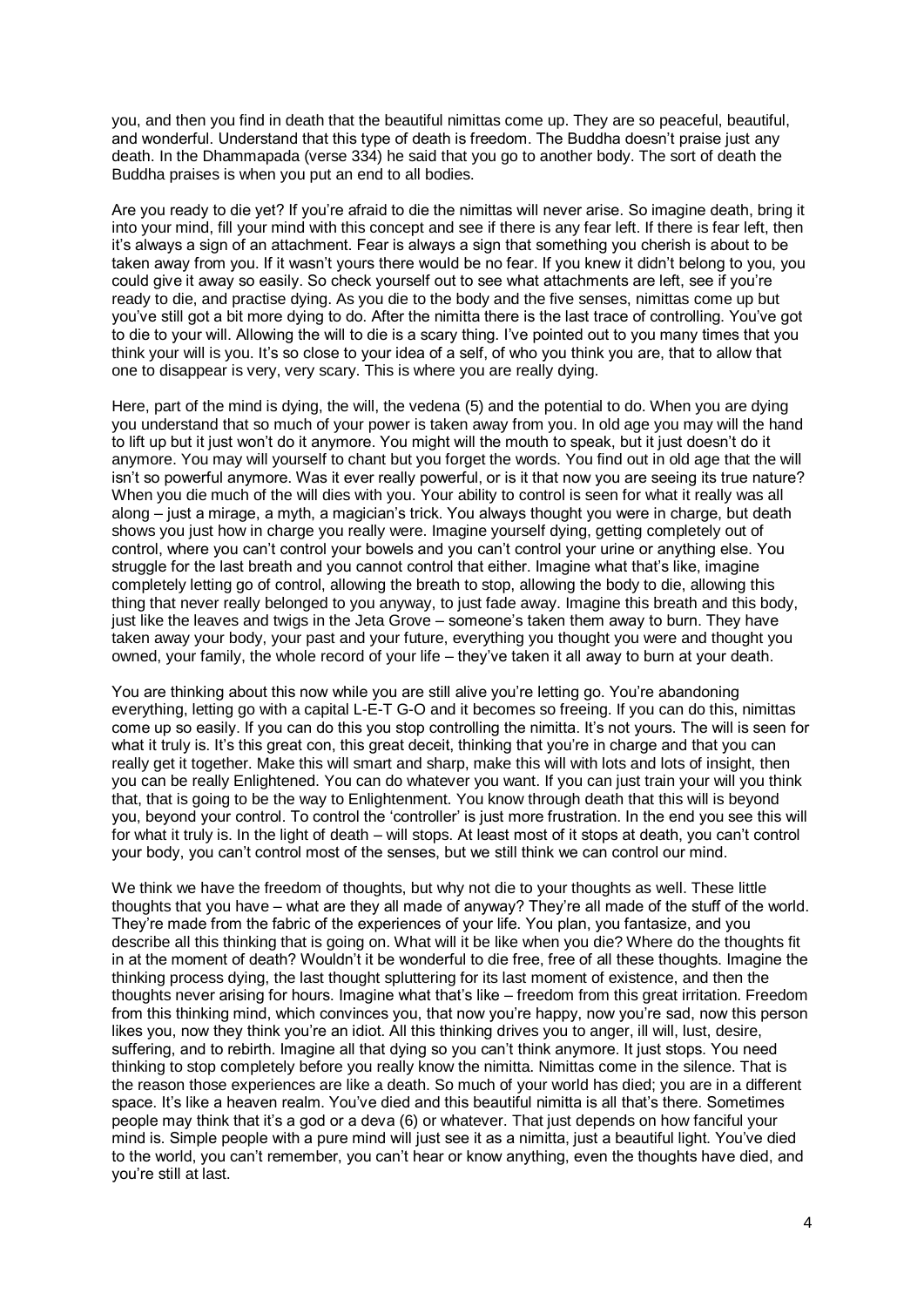### **The Realm of the Mind**

People who are very attached, who don't know how to die often get very scared when they experience their first sign of a nimitta. Why? Because they are dying, and they're experiencing what it's like. Allow yourself to die. It's not as bad as people make out, and when you die from the world temporarily, you can leave the whole world of the body and the five senses. Then if you stay in the nimitta long enough you'll just go into the jhana realms. The jhana realms are where the world of the five senses doesn't exist. They are the realms where Mara(7) cannot go, Màra is sometimes called the King of Death. I think Màra is actually etymologically derived from maraia (the Pàli word for death) so here you are getting beyond what we'd normally know as death, the dying of this body. This death meditation as I'm relaying it to you now is a great way of helping you get into the jhana states When you are in the jhana states you're in the realm of the mind and you have literally died. The body is just put aside completely. The body in jahna is just on hold. Apparently in the sutta it does say you can die in a jhana, but I think that it happens very rarely. It's almost as if the body is just too relaxed to be really harmed. Certainly as far as heart attacks and things like that are concerned, it's hard to imagine they could happen because you're so still and so peaceful, and the body's just flowing very, very nicely. I don't think you can actually be harmed. I don't even know if that's possible.

I remember the story of a monk, who was discovered by villagers during a very deep meditation. They thought he was dead, so they where going to cremated him. Even though they put him on the fire he couldn't be burnt. On the following morning he just went on his usual alms round. It's certainly unlikely that one can really be hurt or harmed while in a jhana. You're more likely to die outside of the jhana than in a jhana, although the sutta say it is possible. Anyway, the point is that if you enter those jhanas as if you are dying you'll find it is a wonderful thing to do. It is beautiful and blissful, and of course when you come out afterwards you realize what dying is all about. Dying is letting go, it's renouncing. You're going to have to do it sooner or later.

The trouble is that when people die and are about to renounce this body and the five senses, they worry so much because they're not used to it. They struggle so hard, and then they go and get themselves another body afterwards. Then they have to do it all over again. So when we practise our meditation, we learn about these nimittas and jhanas, and we know how to die properly, we know how to let go. We've got the information or data from our new experience to know what really belongs to us and what doesn't. Certainly we know that this body and the five senses have nothing to do with us, in fact they're a pain, they're dukkha (8). It's only the realization of the pain when the hindrances are here, and the bliss that arises when the hindrances have disappeared, that tells you that these things are suffering. Having a body is pain, it doesn't matter if you're healthy or sick, it's all the same. Everyone is in pain.

How many times do you hear beautiful Dhamma (9) discourses and think, "Ah, this is really great", and then someone says something stupid to you, and you think, "What did he say that for"? That's sound, that's all. What do you expect? It's just the movement of the air molecules irritating the eardrum. It's just creating electrical waves in the brain that we interpret as sound, that's all. Big deal! It's seeing all the beautiful young ladies coming to the monastery, and seeing all the old ladies coming. Smelling all the delicious food, and then smelling the compost. I'm right up the hill from the compost heap, so I know every time it's dug up. It is smell that's all, no big deal. With pleasure and pain in the body, you'll always have some of each. As a human being you focus on the pain, and think that's what is most important. Then you focus on the pleasure and think it's the most important. Each one of us always gets about fifty percent of each. It's just a matter of what we happen to recall. That's all it is, it is just the senses. So why bother about them? Can't we die to them, and allow them to just disappear? Imagine what that's like. At last we are free from this aching, painful, body. It is always getting sick. It gets hungry, it has to be taken to the toilet, and it has to be scratched. Are you aching now, sitting here on your cushion, listening to me?

So when we die, we let go, we renounce. We're only letting go of what is suffering. So, big deal, imagine yourself dying. When you're meditating put the idea of the 'blanket of death' around you. Keep it around you like a shroud and as it's wrapped around you, it helps you to let go of the world. Death is a great reminder. It's saying, "Listen, you don't own anything, this body isn't yours and these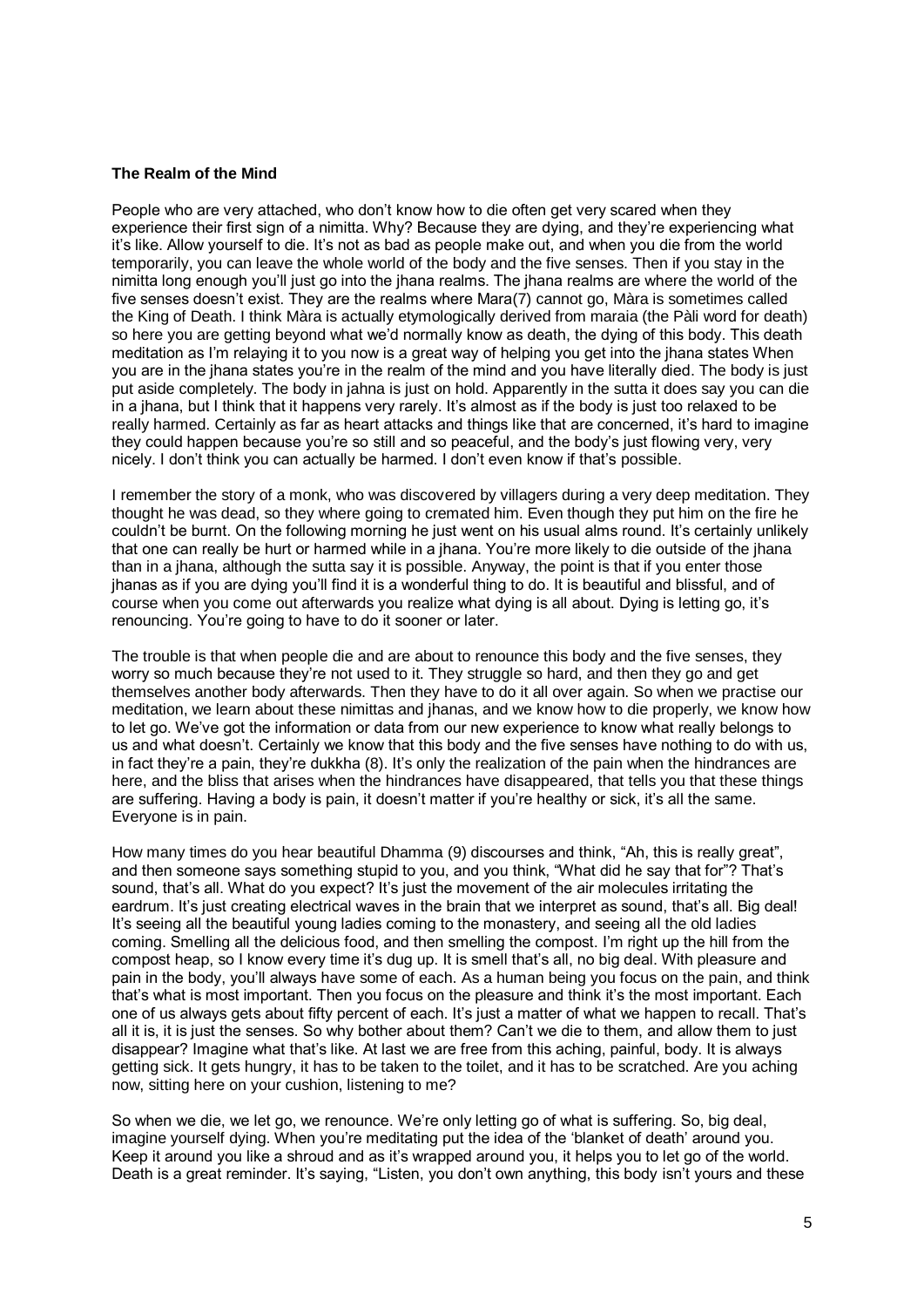senses don't belong to you". Look at DEATH, DEATH, DEATH! Look at what it's telling you. The best Dhamma discourses are shouting, *"These things aren't me, aren't mine, they're not a self"*. So when you wrap yourself with the 'blanket of death', it reminds you so clearly that these things aren't yours, so why not let them go. If you do let them go then you die and get into the jhana and get reborn again afterwards. There you are, sitting on the same cushion in your hut, you come alive again. In other words, you've returned to this world. When you return to this world, you return not quite the same as before because you've seen something very powerful and deep. You've seen another world.

# **Sammà Samàdhi** (10)

The three worlds of Buddhism, tiloka in Pali, are kamaloka, rapaloka and arapaloka. Kamaloka is the realm of the five senses, rapaloka is the realm of the jhanas, and arapaloka is the realm of the immaterial attainments. People only know about a tiny bit of just one of those worlds. So how do you really expect to know what Dhamma and Enlightenment are? When the Buddha said he was lokavida, knower of the worlds, what he meant was that he knew those three worlds, the tiloka. When you know those three worlds you've got perspective, you've got an overall view of what really happens. When you only know one world, you're just so narrow-minded. So in this way you've actually been out of this world and into the realm of rapaloka – the jhana realms. You've died from kamaloka and been reborn in the jhana, in rapaloka for a short while, and then you come back again. You understand what the difference is, you understand a huge amount of what suffering is, a huge amount of what 'self' is, and isn't. And in particular you know about the potential to 'do', about the 'doer', this 'controller' that causes so many problems. This is the why knowing what that 'controller' is, and what that 'doer' is, tells people not to do anything.

Don't give the 'controller' an inch, it will just drive you through many more lives in samsara – that is Mara, that which has power over other people's creations, the 'will', and the 'doer'. In jhana the potential to do is gone. You're beyond Mara's control, it cannot find you there. The will cannot find you in the jhana because there's no will left, you're *dead*. Sometimes you see people in jhana who look as though they're dead. They are so still that they're hardly breathing. It is 'a dying', but it's a beautiful dying, 'a dying' where you can come back afterwards and tell other people about it, you can describe it. You understand it is a beautiful way to help you penetrate the Dhamma: samma samadhi – the jhana.

By practising dying, we're practising not to get magga phala in the sense of "I'm going to become a sotapanna (11)" or something else. It's 'a dying' from the will, from that which wants to gain those things. It's 'a dying' from all this doing business, all this seeing, hearing, tasting, touching business. It's 'a dying' from the busyness of your life with all its attachments, cravings, wantings, comings and goings. It's that sort of dying. That is what we want to die from. We die from all that, and what do you think can be left? Only the jhana realms, so go into those. If you haven't experienced jhanas yet, even if the nimittas haven't appeared to you yet, try dying. I don't mean committing suicide, I mean just sitting down, and making death your sanna (12), your perception, so much so that all those things that were your attachments and your possessions are seen for what they truly are, just unnecessary burdens. Imagine putting that in your mind so strongly that renouncing happens naturally. Keep it as your underlying theme, so that letting go just appears, this is not mine, I'm dying from it so it just vanishes. All the stages of meditation that I keep talking about – they just happen seamlessly, just as they do when you die, so you let go. Let go, let go, die, die, die. Then perhaps you'll understand what Ajahn Chah meant when he asked, "Have you come here to die?"

(1) Jhàna: The deep meditation states of letting go.

(2) Eightfold Path, The:

Right View or Understanding.

Right Thoughts or Intentions.

Right Speech.